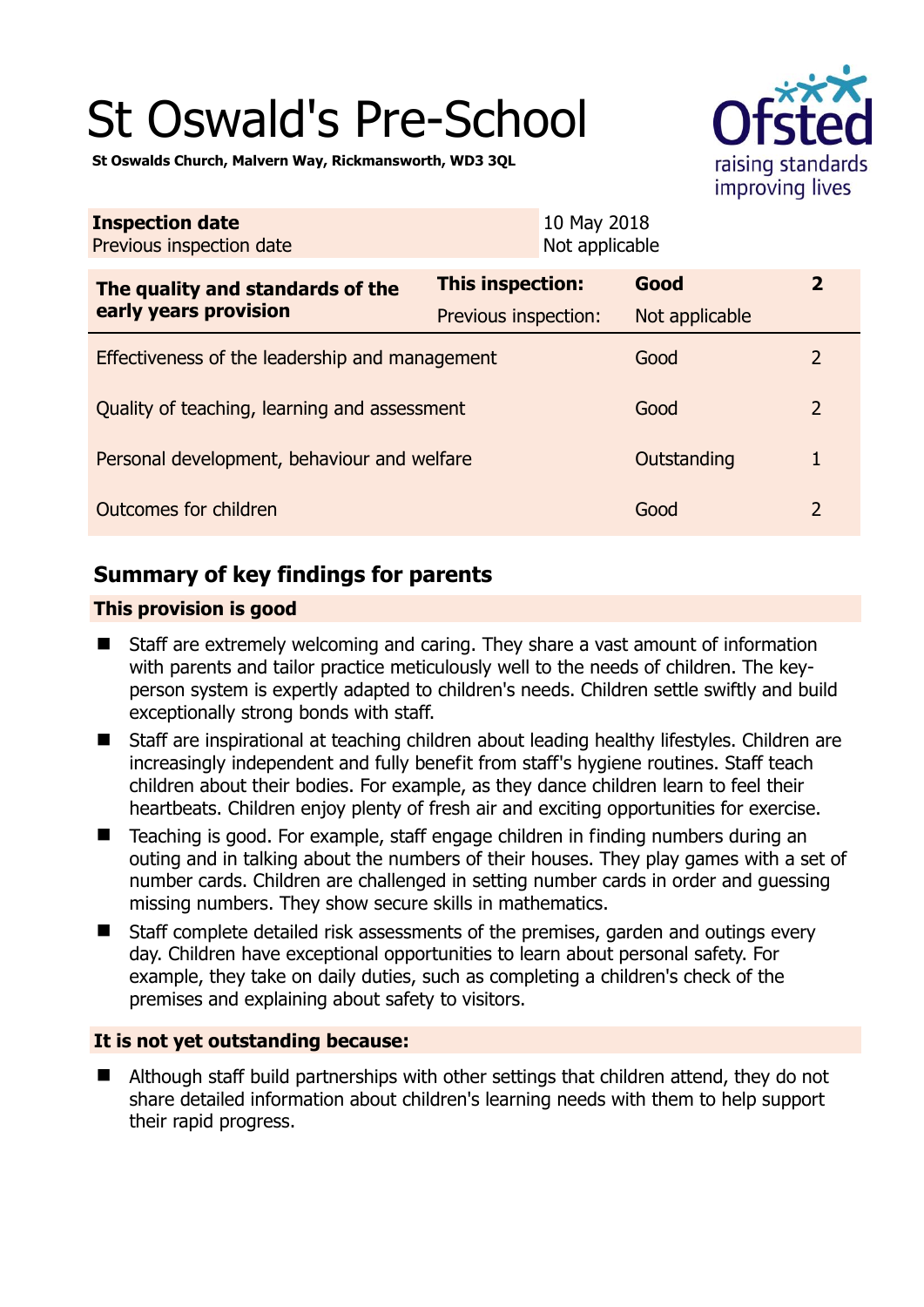# **What the setting needs to do to improve further**

## **To further improve the quality of the early years provision the provider should:**

 $\blacksquare$  build on the secure links with other early years settings that children attend, to share detailed information about children's learning and to promote further their rapid progress.

## **Inspection activities**

- $\blacksquare$  The inspector observed the quality of teaching during activities indoors and outdoors, and assessed the impact this has on children's learning.
- The inspector interacted with staff and children throughout the inspection.
- The inspector completed a joint observation with the pre-school manager.
- The inspector held meetings with the pre-school manager and deputy. She looked at relevant documentation and evidence of the suitability of staff working in the preschool.
- The inspector spoke to a number of parents during the inspection and took account of their views.

**Inspector**  Karinna Hemerling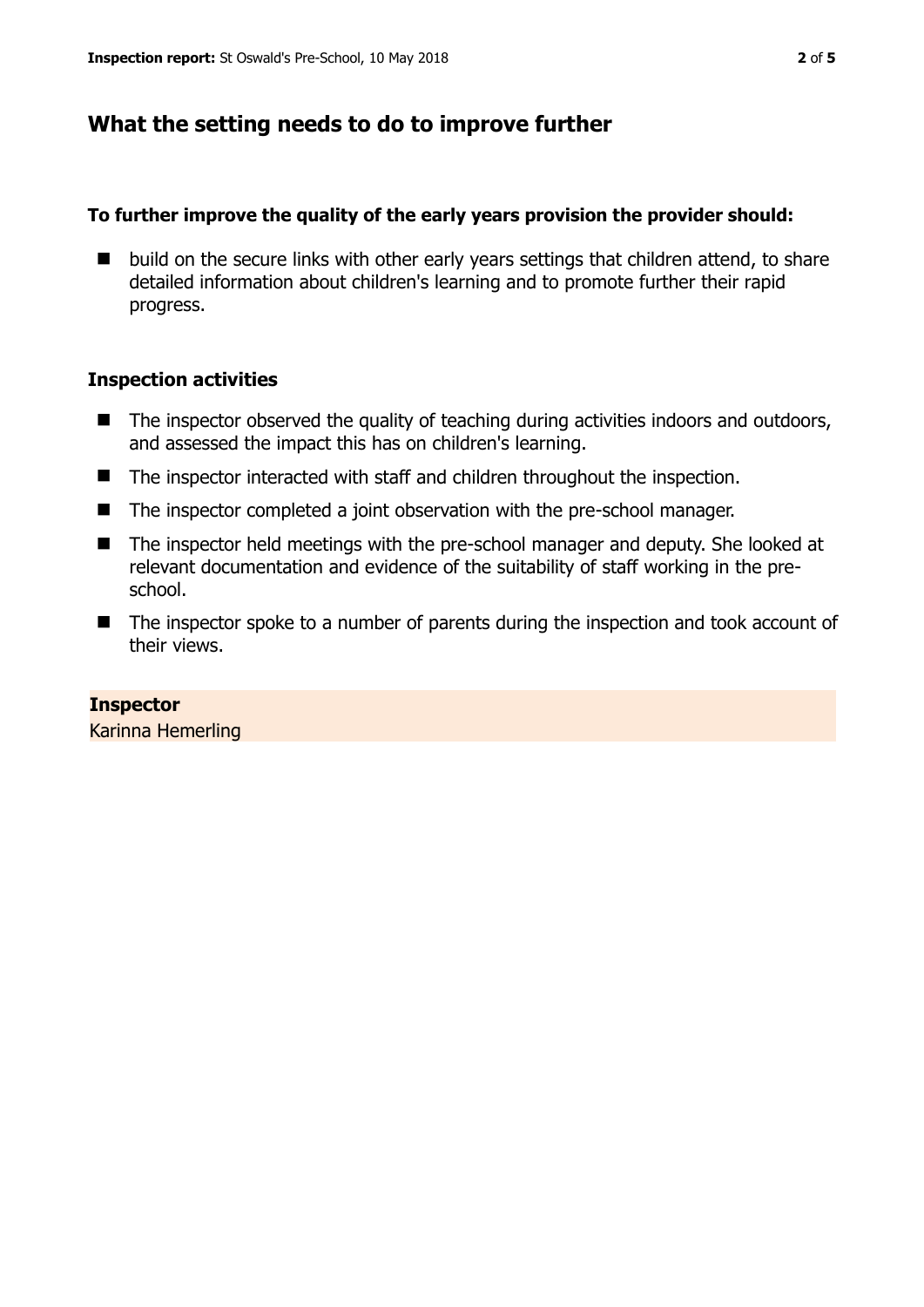## **Inspection findings**

#### **Effectiveness of the leadership and management is good**

Safeguarding is effective. Staff attend safeguarding training and understand the signs of abuse. They know the procedures to follow should concerns about a child's welfare arise. They are secure in their roles and fully understand their duty to protect children. Staff have regular meetings with the manager, who continually reviews their practice and teaching. Qualified staff have ongoing opportunities for professional development. They make good use of their training to introduce new ideas to enrich children's learning. The manager includes staff and parents in the continuous reflection of practice and takes account of their views to make improvements that benefit children.

## **Quality of teaching, learning and assessment is good**

Staff plan activities to promote children's learning. For example, they teach them about Europe Day and children make flags, listen to music in European languages and look for countries on maps. Staff know children extremely well and discuss with them about where their families come from. Children develop good literacy skills. For example, they look at a board created by staff with written and picture instructions on how to play some of the games. Children then follow the instructions independently and use the dice to find out how many star jumps they have to do. They confidently adapt the game and use the dice to count as they clap and turn around. Staff allow time for children to play and they explore with interest. Staff and parents work well together to support children's learning.

## **Personal development, behaviour and welfare are outstanding**

Staff are excellent role models and have high expectations of children and of each other. They provide children with a calm and organised environment where they have exceptional opportunities to learn to be kind and to have good manners. Children build strong friendships and enjoy playing together. They behave remarkably well. Children have a clear understanding of the rules and boundaries. They learn about them in a very positive way during play and routines. Staff work with parents to support children's emotional development. They show exceptionally confident personal and social skills. For example, children help each other and organise turn taking as they challenge themselves on the balance beam.

## **Outcomes for children are good**

Children are highly motivated learners and play with a variety of resources, toys and activities. For example, they enjoy a circle-time activity and then use teddy bears, story sacks and books to lead their own circle-time activity. Children are developing excellent early reading and writing skills. They refer to books, and explore different tools and techniques when drawing. Children acquire the key skills they need to continue their successful learning at school.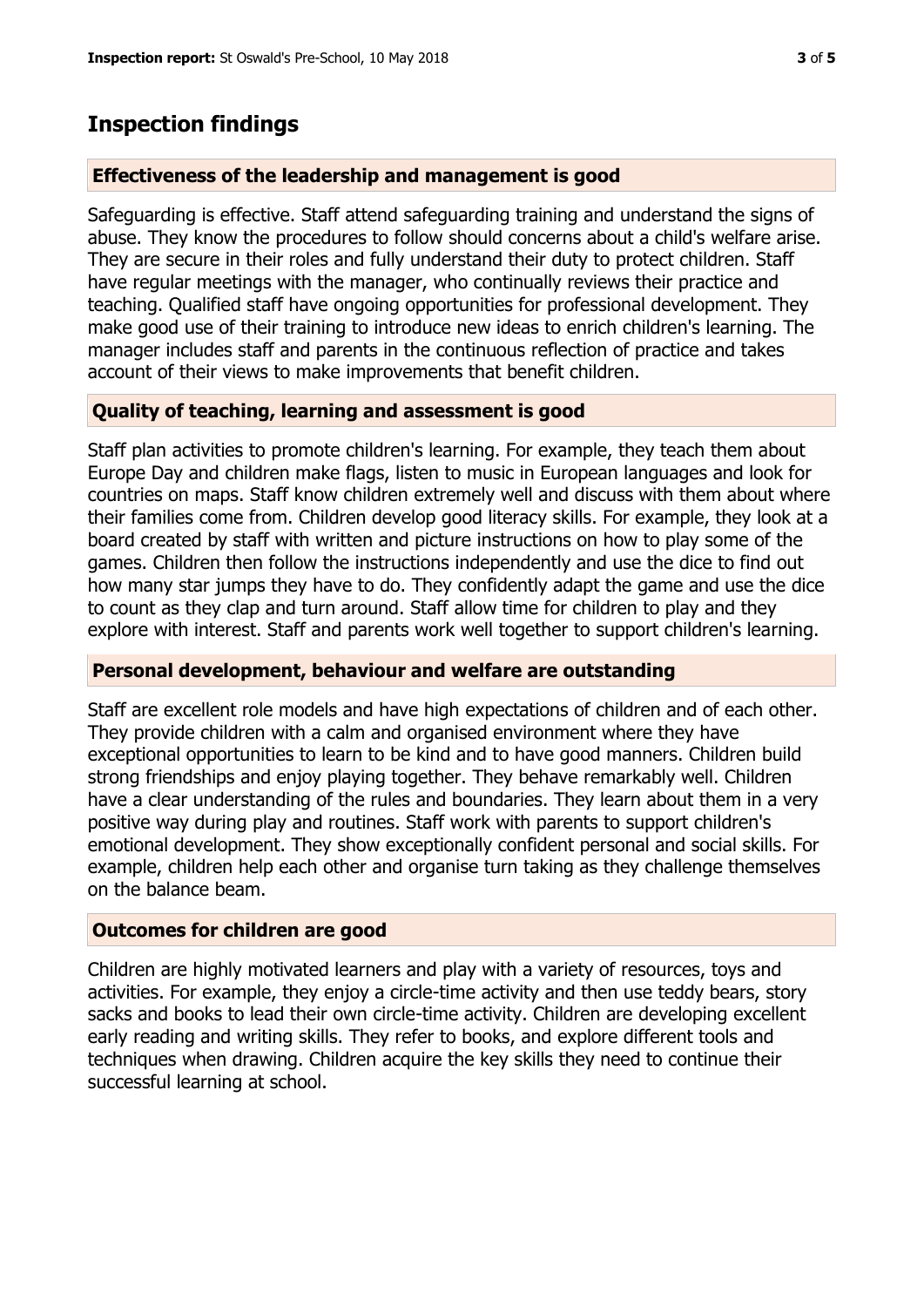# **Setting details**

| Unique reference number                             | EY499186                                               |  |
|-----------------------------------------------------|--------------------------------------------------------|--|
| <b>Local authority</b>                              | <b>Hertfordshire</b>                                   |  |
| <b>Inspection number</b>                            | 1049264                                                |  |
| <b>Type of provision</b>                            | Sessional provision                                    |  |
| Day care type                                       | Childcare - Non-Domestic                               |  |
| <b>Registers</b>                                    | Early Years Register, Compulsory Childcare<br>Register |  |
| Age range of children                               | $2 - 5$                                                |  |
| <b>Total number of places</b>                       | 26                                                     |  |
| Number of children on roll                          | 31                                                     |  |
| Name of registered person                           | June Deebank                                           |  |
| <b>Registered person unique</b><br>reference number | RP901060                                               |  |
| Date of previous inspection                         | Not applicable                                         |  |
| <b>Telephone number</b>                             | 07927808940                                            |  |

St Oswald's Pre-School registered in 2016. The pre-school employs eight members of childcare staff. Of these, seven staff hold appropriate early years qualifications at level 2 or 3. The pre-school opens term time only. Sessions are from 9am until 12.45pm on Monday, Wednesday, Thursday and Friday. The pre-school provides funded education for two-, three- and four-year-old children.

This inspection was carried out by Ofsted under sections 49 and 50 of the Childcare Act 2006 on the quality and standards of provision that is registered on the Early Years Register. The registered person must ensure that this provision complies with the statutory framework for children's learning, development and care, known as the early years foundation stage.

Any complaints about the inspection or the report should be made following the procedures set out in the guidance 'Complaints procedure: raising concerns and making complaints about Ofsted', which is available from Ofsted's website: www.gov.uk/government/organisations/ofsted. If you would like Ofsted to send you a copy of the guidance, please telephone 0300 123 4234, or email enquiries@ofsted.gov.uk.